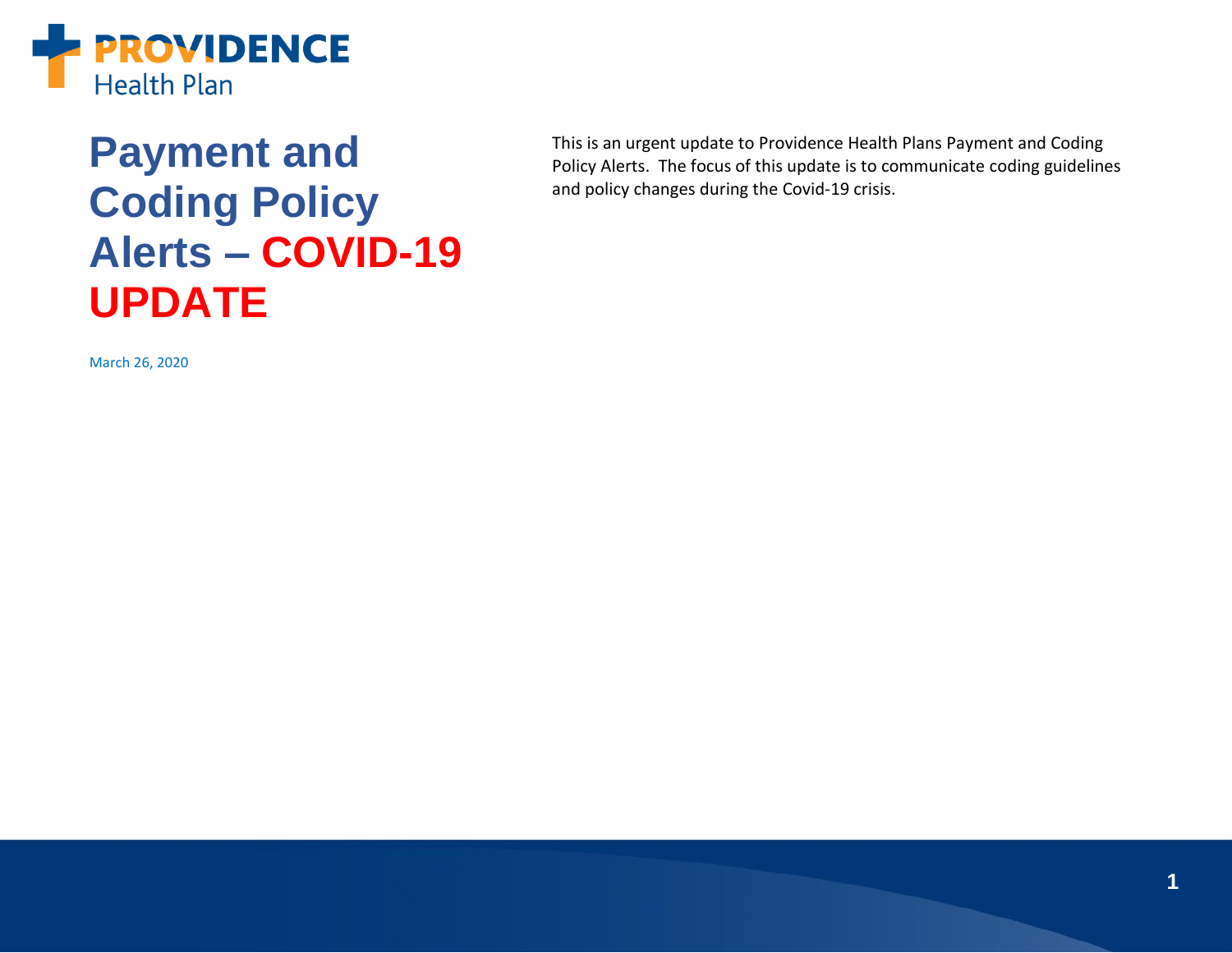

## **CODING INFORMATION FOR COVID-19**

| <b>ICD-10-CM</b><br><b>CODES FOR</b><br><b>COVID-19</b>    | ICD-10-CM code U07.1: The World Health Organization (WHO) convened an emergency meeting to create a specific diagnosis code for the<br>$\bullet$<br>new coronavirus. A new ICD-10 code, U07.1 (2019-nCoV acute respiratory disease) has been established with an effective date of April 1,<br>2020. PHP will accept this diagnosis code effective April 1, 2020 for diagnosis and treatment of confirmed cases of Covid-19.<br>For treatment of confirmed cases of Covid-19 for dates of service prior to April 1, 2020, the Centers for Disease Control and Prevention<br>$\bullet$<br>(CDC) has advised providers to code first the complication(s), such as pneumonia or acute respiratory distress, followed by code B97.29<br>(Other coronavirus as the cause of diseases classified elsewhere). |
|------------------------------------------------------------|--------------------------------------------------------------------------------------------------------------------------------------------------------------------------------------------------------------------------------------------------------------------------------------------------------------------------------------------------------------------------------------------------------------------------------------------------------------------------------------------------------------------------------------------------------------------------------------------------------------------------------------------------------------------------------------------------------------------------------------------------------------------------------------------------------|
|                                                            | Testing for suspected exposure to Covid-19 without symptoms and without confirmed diagnosis may be billed with ICD-10-CM code<br>Z20.828 and the appropriate HCPCS or CPT code for testing depending on the type of test utilized (see below).                                                                                                                                                                                                                                                                                                                                                                                                                                                                                                                                                         |
| <b>CPT AND</b><br><b>HCPCS CODES</b><br><b>FOR TESTING</b> | The Centers for Medicare & Medicaid Services (CMS) developed two Healthcare Common Procedure Coding System (HCPCS) codes for<br>providers and laboratories to report testing patients for coronavirus. These codes will allow those labs conducting the tests to bill for the<br>specific test instead of using an unspecified code, which means better tracking of the public health response to the outbreak.                                                                                                                                                                                                                                                                                                                                                                                        |
|                                                            | HCPCS code U0001: Providers who test for coronavirus using the CDC 2019 Novel Coronavirus Real Time RT-PCR Diagnostic Test Panel<br>may bill for that test using HCPCS code U0001. PHP's claims processing system will be able to accept this code on April 1, 2020 for dates of<br>service on or after February 4, 2020 for all lines of business.                                                                                                                                                                                                                                                                                                                                                                                                                                                    |
|                                                            | HCPCS code U0002: CMS developed HCPCS code U0002 for laboratories to use to report non-CDC laboratory tests for SARS-CoV-2/2019-<br>$\bullet$<br>nCoV (COVID-19). PHP's claims processing systems will be able to accept this code on April 1, 2020, for dates of service on or after<br>February 4, 2020 for all lines of business.                                                                                                                                                                                                                                                                                                                                                                                                                                                                   |
|                                                            | On March 13, 2020, the American Medical Association's (AMA's) Current Procedural Terminology (CPT) editorial panel convened a special<br>meeting and released a CPT code for testing for coronavirus (SARS-CoV-2) effective March 13, 2020.                                                                                                                                                                                                                                                                                                                                                                                                                                                                                                                                                            |
|                                                            | CPT code 87635 is used to report: "Infectious agent detection by nucleic acid (DNA or RNA); severe acute respiratory syndrome<br>$\bullet$<br>coronavirus 2 (SARS-CoV-2) (Coronavirus disease [COVID-19]), amplified probe technique." PHP's claims processing system will be able to<br>accept this new CPT code for Commercial lines of business only on April 1, 2020 for dates of service on or after March 13, 2020.                                                                                                                                                                                                                                                                                                                                                                              |
|                                                            | Until Medicare adopts the new CPT code, providers should continue to use HCPCS code U0001 or U0002, depending on the type of test<br>utilized, for Medicare and OHP lines of business. These codes may also be used for Commercial lines of business. Providers may use 87635,<br>U0001, or U0002 for Commercial lines of business. Only one of the test codes may be used. Code 87635 may be used for either the CDC test or<br>the non-CDC test.                                                                                                                                                                                                                                                                                                                                                     |